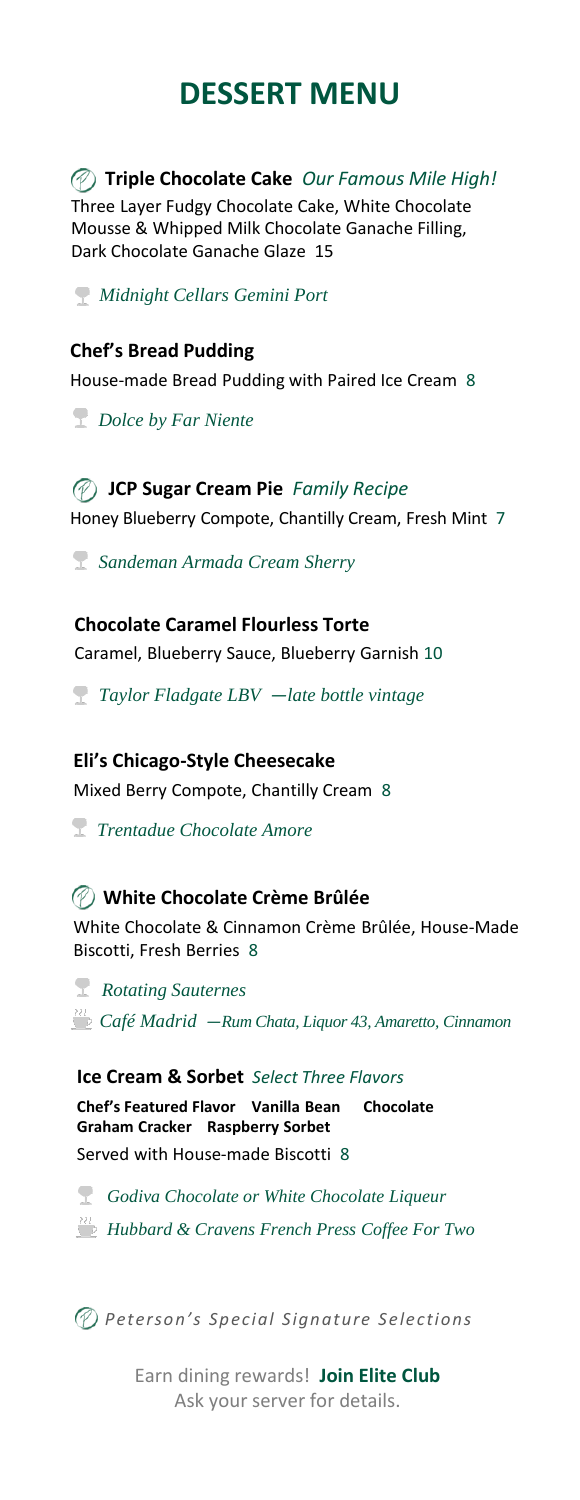## **AFTER DINNER DRINKS**

### **COFFEE DRINKS**

*Topped with whipped cream & shaved chocolate* 8

**Café Coco** *Malibu Rum, Godiva Dark, Nocello*

**Café Madrid**  *Rum Chata, Liquor 43, Amaretto, Cinnamon*

**Irish Angel** *Frangelico, Baileys Irish Cream* 

**Peterson's Coffee** *Dumante Pistachio, Godiva White Chocolate*

#### **DESSERT WINES**

Inniskillin Ice Wine 21 Rotating Port Style Wine 15 Rotating Sauternes 15 Trentadue Chocolate Amore 10

### **PORT, MADEIRA & SHERRY**

Dow's LBV Ruby Port 9 Midnight Cellars Gemini Port 10 Pocas Junior Vintage Ruby Port 13 Quevedo Ruby Port 6 Quevedo White Port 6 Sandeman 10 Yr Tawny Port 9 Taylor Fladgate LBV Ruby Port, 2009 17 Vintage Tawny Port 16 Broadbent Reserve Madeira 5 Yr 9 Sandeman Rainwater Madeira 6 Lustau Amontillado Los Arcos Sherry (dry) 8 Lustau East India Solera Sherry (sweet) 9 Lustau Pedro Ximenez San Emilio Sherry (sweet) 11 Sandeman Armada Cream Sherry 6 **FLIGHT** Rotating Trios of Port, Sherry & Sauternes 20

#### **COFFEE & TEA**

**Hubbard & Cravens French Pressed Coffee for Two** 7 *Indonesian Beans served with House-made Biscotti*

**Hubbard & Cravens Espresso and Cappuccino** 6

**Hubbard & Cravens Coffee** 4 *Peterson's Special Blend Coffee ─regular & decaf* 

**Hubbard & Cravens Tea** 4 Jasmine, Citron Green, Chamomile, Peppermint & Earl Grey

Purchase **Gift Cards** on site and online.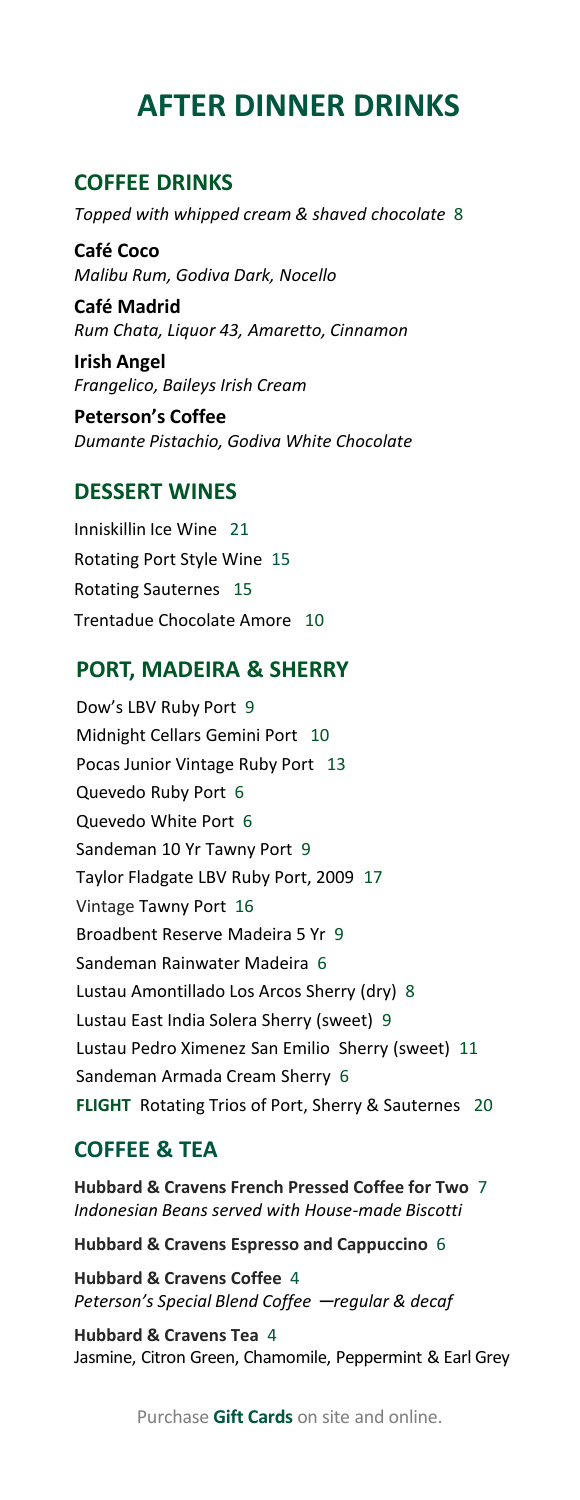## **SPIRITS**

## **SINGLE MALT SCOTCH**

Balvenie 12 Yr Double Wood 19 Balvenie 14 Yr Caribbean Cask 18 Balvenie 21 Yr Port Wood 38 Bruichladdich Scottish Barley 14 Cragganmore 12 Yr 15 Dalmore 12 Yr 18 Dalwhinnie 15 Yr 18 Glenfiddich 12 Yr 12 Glenfiddich 18 Yr 24

Glenfiddich 30 Yr 93 Glenlivet 12 Yr 11 Glenmorangie 10 Yr 10 Glenmorangie Signet 52 Highland "Valkyrie" 19 Lagavulin 16 Yr 20 Laphroaig 10 Yr 14 Ledaig 10 Yr 15 Macallan 12 Yr 16 Macallan 18 Yr 45 Oban 14 Yr 20 Talisker 18

## **PREMIUM BLENDED SCOTCH**

Chivas Regal 9 Johnnie Walker Blue 70 Black 11 Odyssey 100 Platinum 27 Red 9 Select Casks Rye 10

## **SMALL BATCH BOURBON & WHISKEY**

Angel's Envy 12 Basil Hayden's 12 Blanton's 17 Booker's 14 Bulleit 10 Eagle Rare 10 Hibiki 15 High West Campfire 25 Jack Daniels Single Barrel 12 Knob Creek 11

Maker's Mark 10 Maker's Mark 46 11 Noah's Mill 16 Rowan's Creek 14 Stranahan's 14 Tin Cup 9 Templeton Rye 12 Whistle Pig 21 Willet Pot Still Reserve 12 Woodford Reserve 11

## **IRISH WHISKEY**

Bushmills Black 12 Red 11 White 10 Jameson 10 Tullamore Dew 9

Subscribe to Wine Dinner & Special Offer News! Join **E-List** online at petersonsrestaurant.com.